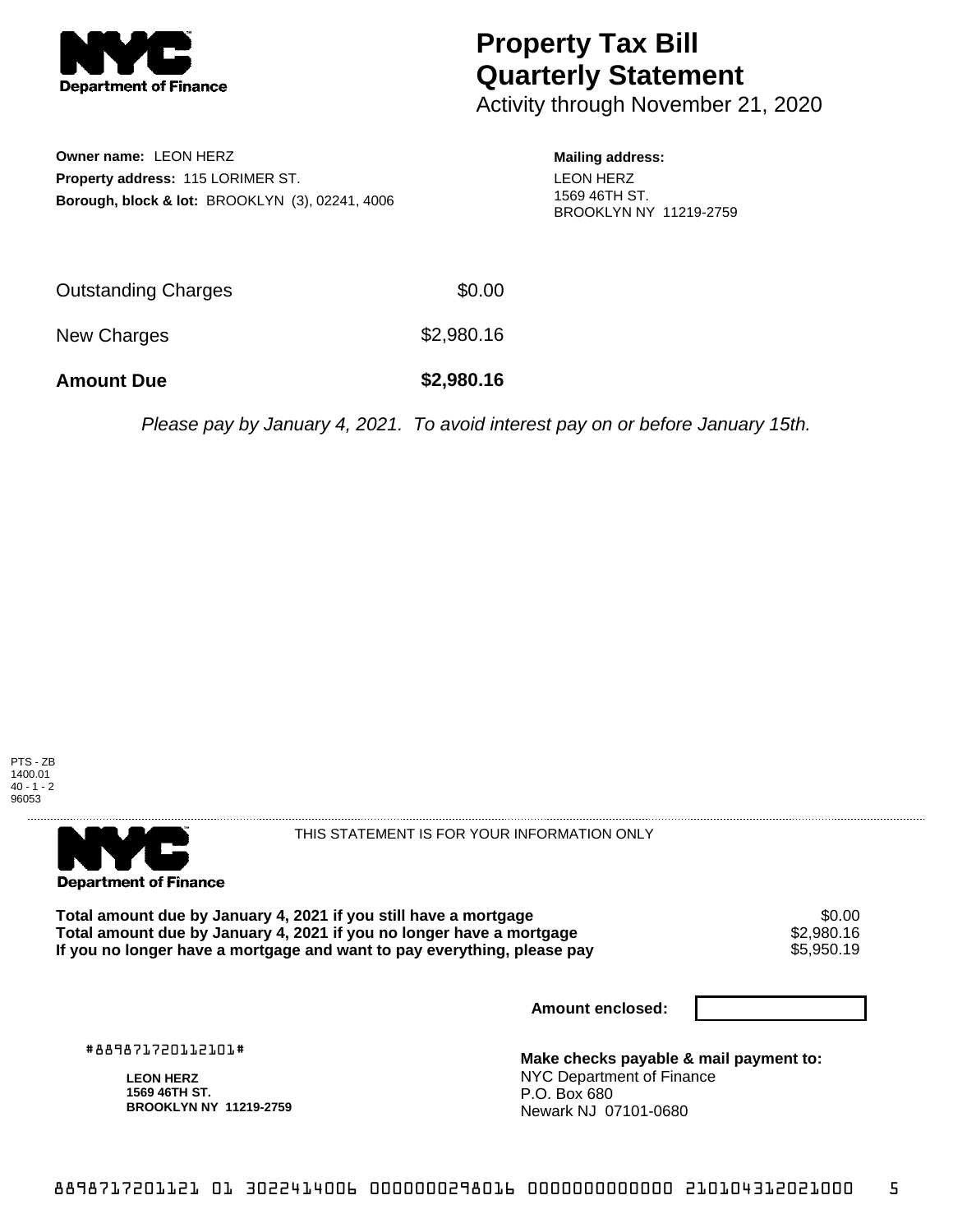

| <b>Billing Summary</b>                                                     | <b>Activity Date Due Date</b>           | Amount       |
|----------------------------------------------------------------------------|-----------------------------------------|--------------|
| Outstanding charges including interest and payments                        |                                         | \$0.00       |
| <b>Finance-Property Tax</b>                                                | 01/01/2021                              | \$3,081.96   |
| <b>Adopted Tax Rate</b>                                                    |                                         | $$-101.80$   |
| <b>Total amount due</b>                                                    |                                         | \$2,980.16   |
| <b>Tax Year Charges Remaining</b>                                          | <b>Activity Date</b><br><b>Due Date</b> | Amount       |
| Finance-Property Tax                                                       | 04/01/2021                              | \$3,081.96   |
| <b>Adopted Tax Rate</b>                                                    |                                         | $$-101.80$   |
| Total tax year charges remaining                                           |                                         | \$2,980.16   |
| If you pay everything you owe by January 4, 2021, you would save:          |                                         | \$10.13      |
| How We Calculated Your Property Tax For July 1, 2020 Through June 30, 2021 |                                         |              |
|                                                                            | Overall                                 |              |
| Tax class 2 - Residential More Than 10 Units                               | <b>Tax Rate</b>                         |              |
| Original tax rate billed                                                   | 12.4730%                                |              |
| New Tax rate                                                               | 12.2670%                                |              |
| <b>Estimated Market Value \$286,414</b>                                    |                                         |              |
|                                                                            |                                         | <b>Taxes</b> |
| <b>Billable Assessed Value</b>                                             | \$121,571                               |              |
| 421a                                                                       | $-22,735.00$                            |              |
| <b>Taxable Value</b>                                                       | \$98,836 x 12.2670%                     |              |
| <b>Tax Before Abatements and STAR</b>                                      | \$12,124.24                             | \$12,124.24  |
| Annual property tax                                                        |                                         | \$12,124.24  |
| Original property tax billed in June 2020                                  |                                         | \$12,327.84  |
| <b>Change In Property Tax Bill Based On New Tax Rate</b>                   |                                         | $$-203.60$   |

**NEW LAW:** To learn about Local Law 147, which requires residential buildings with three or more units to create a policy on smoking and share it with current and prospective tenants, visit www.nyc.gov/health/tobaccocontrol.

Please call 311 to speak to a representative to make a property tax payment by telephone.

## **Home banking payment instructions:**

- 1. **Log** into your bank or online bill pay website.
- 2. **Add** the new payee: NYC DOF Property Tax. Enter your account number, which is your boro, block and lot, as it appears here: 3-02241-4006 . You may also need to enter the address for the Department of Finance. The address is P.O. Box 680, Newark NJ 07101-0680.
- 3. **Schedule** your online payment using your checking or savings account.

## **Did Your Mailing Address Change?**

If so, please visit us at **nyc.gov/changemailingaddress** or call **311.**

When you provide a check as payment, you authorize us either to use information from your check to make a one-time electronic fund transfer from your account or to process the payment as a check transaction.